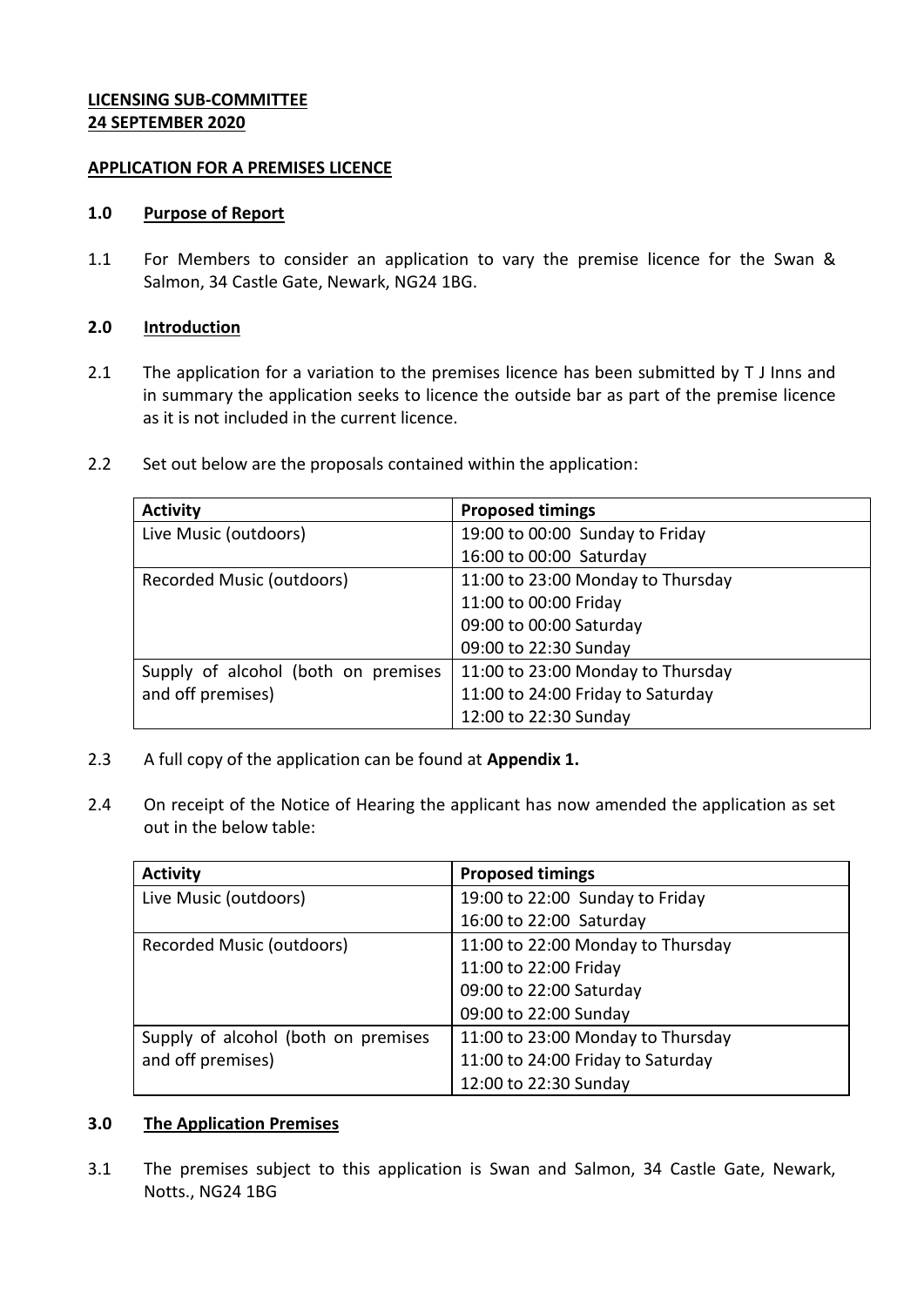3.2 A plan and photographs showing the site in context of its surroundings is shown as **Appendix 2** to this report.

# **4.0 Licensing History**

- 4.1 The Swan and Salmon, 34 Castle Gate, Newark, NG24 1BG has been known under various names: Kelly's Tavern; The Moorings; and Water's Edge. A new premise licence was applied for on 1 July 2010 and was granted as applied for on 30 July 2010.
- 4.2 A copy of the current licence for 34 Castle Gate, Newark can be found at **Appendix 3** to this report.

# **5.0 Premise with Licensable Activities in the Surrounding Area**

- 5.1 There are a few premises within close proximity to the application site, the closest licensed premises being located at:
	- Atrium, 69 Castle Gate, Newark, NG24 1BE
	- Flying Circus, 53 Castle Gate, Newark, NG24 1BE
	- Prince Rupert, 46 Stodman Street, NG24 1AW
- 5.2 This table shows the licensable activities for the above premise:

| <b>Premise name</b>        | <b>Licensing Hours</b>                                                      |
|----------------------------|-----------------------------------------------------------------------------|
| Gate,<br>Atrium, 69 Castle | <b>Standard Times</b><br>A                                                  |
| Newark, NG24 1BE           | 1. Regulated Entertainment                                                  |
|                            | a. All categories permitted by this licence except live music               |
|                            | Sunday to Wednesday 08:00 to 01:00 the following day                        |
|                            | Thursday to Saturday 08:00 to 03:00 the following day                       |
|                            | b. The provision of Live Music                                              |
|                            | Monday to Sunday $-$ 08:00 to 00:00                                         |
|                            | 2. Late night refreshment                                                   |
|                            | Sunday to Wednesday 23:00 to 01:00 the following day                        |
|                            | Thursday to Saturday 23:00 to 03:00 the following day                       |
|                            | 3. The supply of alcohol                                                    |
|                            | Sunday to Wednesday - 08:00 to 01:00                                        |
|                            | Thursday to Saturday - 08:00 to 03:00 the following day                     |
|                            | Non Standard Times<br>B                                                     |
|                            | Regulated Entertainment $-$ (all categories permitted by this licence<br>1. |
|                            | except live music)                                                          |
|                            | Where 24th December falls on a Sunday to Wednesday $-08:00$ to 03:00        |
|                            | the following day                                                           |
|                            | Where 26th December falls on a Sunday to Wednesday - 08:00 to 03:00         |
|                            | the following day                                                           |
|                            | All Sundays preceding a Bank Holiday - 08:00 to 03:00 the following day     |
|                            | If applicable, an additional hour to the standard and non-standard          |
|                            | times on the day when British summertime commences.                         |
|                            | Regulated Entertainment - all categories permitted by this licence          |
|                            | From the standard start timing on 31st December to the standard start       |
|                            | timing on 1st January.                                                      |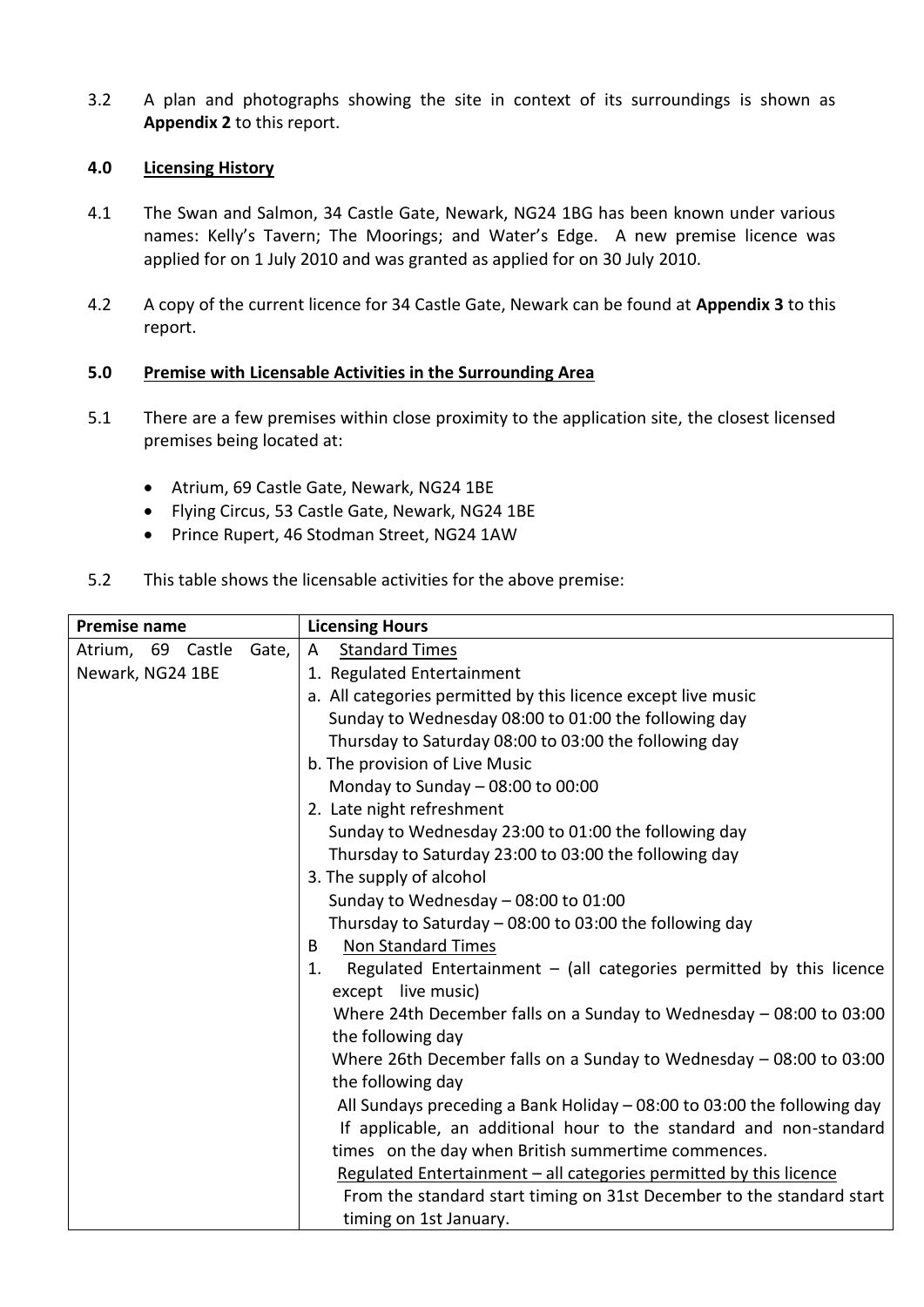|                                       | 2.           | Late night refreshment                                                                             |
|---------------------------------------|--------------|----------------------------------------------------------------------------------------------------|
|                                       |              | Where 24th December falls on a Sunday to Wednesday $-$ 23:00 to<br>03:00 the following day         |
|                                       |              | Where 26th December falls on a Sunday to Wednesday - 23:00 to 03:00                                |
|                                       |              | the following day                                                                                  |
|                                       |              | All Sundays preceding a Bank Holiday $-$ 23:00 to 03:00 the following day                          |
|                                       |              | If applicable, an additional hour to the standard and non-standard                                 |
|                                       |              | times on the day when British summertime commences.                                                |
|                                       |              | From the standard start timing on 31st December to the standard start                              |
|                                       |              | timing on 1st January.                                                                             |
|                                       | 3.           | The supply of alcohol                                                                              |
|                                       |              | Where 24th December falls on a Sunday to Wednesday $-$ 08:00 to 03:00                              |
|                                       |              | the following day                                                                                  |
|                                       |              | Where 26th December falls on a Sunday to Wednesday - 08:00 to 03:00                                |
|                                       |              | the following day                                                                                  |
|                                       |              | All Sundays preceding a Bank Holiday - 08:00 to 03:00 the following day                            |
|                                       |              | If applicable, an additional hour to the standard and non-standard times                           |
|                                       |              | on the day when British summertime commences.                                                      |
|                                       |              | From the standard start timing on 31st December to the standard start                              |
|                                       |              | timing on 1st January.                                                                             |
|                                       | A            | Opening hours<br><b>Standard Times</b>                                                             |
|                                       |              | Sunday to Wednesday $-$ 08:00 to 01:30 the following day                                           |
|                                       |              | Thursday to Saturday - 08:00 to 03:30 the following day                                            |
|                                       | B            | <b>Non Standard Times</b>                                                                          |
|                                       |              | An additional 30 minutes after the non-standard finish timings for the                             |
|                                       |              | licensable activities.                                                                             |
|                                       |              | On 24th and 26th December and Sundays preceding Bank Holidays -                                    |
|                                       |              | 08:00 to 03:30 the following day                                                                   |
| <b>Flying</b><br>53 Castle<br>Circus, | $\mathsf{A}$ | <b>Standard Times</b>                                                                              |
| Gate, Newark, NG24 1BE                | 1.           | Regulated Entertainment (Live Music, Recorded Music, Anything                                      |
|                                       |              | Similar to aforementioned, provision of facilities for making music,                               |
|                                       |              | films)                                                                                             |
|                                       |              | All categories permitted by this licence except the provision of<br>a.                             |
|                                       |              | Live Music<br>Sunday to Thursday -10:00 to 00:00                                                   |
|                                       |              | Friday & Saturday - 10:00 to 01:00 the following day                                               |
|                                       |              | The provision of Live Music<br>b.                                                                  |
|                                       |              | Monday to Sunday $-$ 10:00 to 00:00                                                                |
|                                       | 2.           | The Supply of alcohol by retail                                                                    |
|                                       |              | Sunday to Thursday -10:00 to 00:00                                                                 |
|                                       |              | Friday & Saturday $-10:00$ to 01:00 the following day                                              |
|                                       | B            | <b>Non Standard Times</b>                                                                          |
|                                       | 1.           | Regulated Entertainment $-$ all categories permitted by this licence                               |
|                                       |              | except the provision of Live Music                                                                 |
|                                       |              | Bank Holiday Mondays - 10:00 to 01:00 the following day                                            |
|                                       |              | $24^{th}$ , $26^{th}$ and $31^{st}$ December 10:00 to 01:00 the following day                      |
|                                       | 2.           | The supply of alcohol by retail                                                                    |
|                                       |              | Bank Holiday Mondays - 10:00 to 01:00 the following day                                            |
|                                       |              | $24^{\text{th}}$ , $26^{\text{th}}$ and $31^{\text{st}}$ December 10:00 to 01:00 the following day |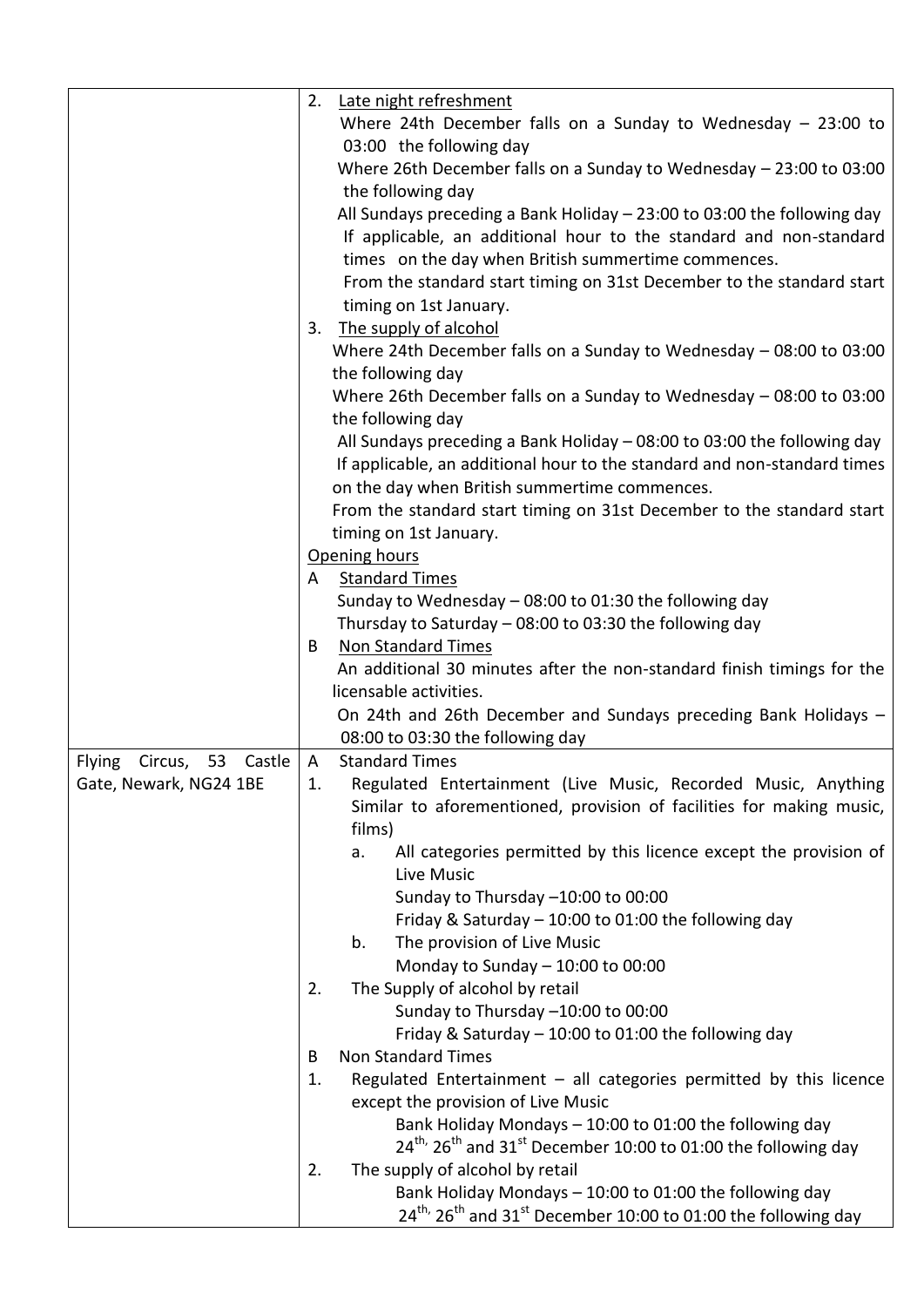|                           | Opening hours                               |                                                                                                       |
|---------------------------|---------------------------------------------|-------------------------------------------------------------------------------------------------------|
|                           | <b>Standard Times</b><br>A                  |                                                                                                       |
|                           |                                             | Sunday to Thursday -10:00 to 00:30                                                                    |
|                           |                                             | Friday & Saturday - 10:00 to 01:30 the following day                                                  |
|                           | B                                           | <b>Non Standard Times</b>                                                                             |
|                           |                                             | Bank Holiday Mondays - 10:00 to 01:30 the following day                                               |
|                           |                                             | $24^{\text{th}}$ , 26 <sup>th</sup> and 31 <sup>st</sup> December 10:00 to 01:30 the following day    |
| Prince Rupert, 46 Stodman | A                                           | <b>Standard Times</b>                                                                                 |
| Street, NG24 1AW          | 1.                                          | Regulated Entertainment (films, indoor sporting events, live music,                                   |
|                           |                                             | recorded music, anything similar to the aforementioned)                                               |
|                           | a.                                          | all categories permitted by this Licence except the provision of Live                                 |
|                           |                                             | <b>Music</b>                                                                                          |
|                           |                                             | Sunday to Thursday $-$ 10:00 to 00:00                                                                 |
|                           |                                             | Friday & Saturday - 10:00 to 01:00 the following day                                                  |
|                           |                                             | 31st December - 10.00 to 01.00 the following day                                                      |
|                           | b.                                          | The provision of Live Music                                                                           |
|                           |                                             | Monday to Sunday $-10:00$ to $00:00$                                                                  |
|                           | 2.                                          | The supply by retail of alcohol                                                                       |
|                           |                                             | Sunday to Thursday $-$ 10:00 to 00:00                                                                 |
|                           |                                             | Friday & Saturday - 10:00 to 01:00 the following day                                                  |
|                           | B                                           | <b>Non Standard Times</b>                                                                             |
|                           | 1.                                          | Regulated Entertainment $-$ all categories permitted by this licence                                  |
|                           |                                             | except the provision of Live Music                                                                    |
|                           |                                             | Sundays prior to Bank Holiday Monday and Bank Holiday Mondays -                                       |
|                           |                                             | 10:00 to 01:00 the following morning                                                                  |
|                           |                                             | 24th December and 26th December falling on Sunday to Monday -                                         |
|                           |                                             | 10:00 to 01:00 the following morning                                                                  |
|                           |                                             | 31st December - 10:00 to 00:00 on 1st January                                                         |
|                           | 3.                                          | The supply by retail of alcohol                                                                       |
|                           |                                             | Sundays prior to Bank Holiday Monday and Bank Holiday Mondays -                                       |
|                           |                                             | 10:00 to 01:00 the following morning<br>24th December and 26th December falling on Sunday to Monday - |
|                           |                                             | 10:00 to 01:00 the following morning                                                                  |
|                           |                                             | 31st December - 10:00 to 01:00 on the following day                                                   |
|                           | Opening hours<br><b>Standard Times</b><br>A |                                                                                                       |
|                           |                                             |                                                                                                       |
|                           |                                             | Sunday to Thursday - 08:00 to 00:30 the following day                                                 |
|                           |                                             | Friday & Saturday - 08.00 to 01:30 the following day                                                  |
|                           | B                                           | <b>Non Standard Times</b>                                                                             |
|                           |                                             | Sundays prior to Bank Holiday Monday and Bank Holiday Mondays -                                       |
|                           |                                             | 08:00 to 01:30 the following morning                                                                  |
|                           |                                             | $24th$ December and $26th$ December falling on Sunday to Monday –                                     |
|                           |                                             | 08:00 to 01:30 the following morning                                                                  |
|                           |                                             | $31st$ December – 08.00 to 01:30 the following day                                                    |

# **6.0 Reason for Hearing**

6.1 Representations have been received from: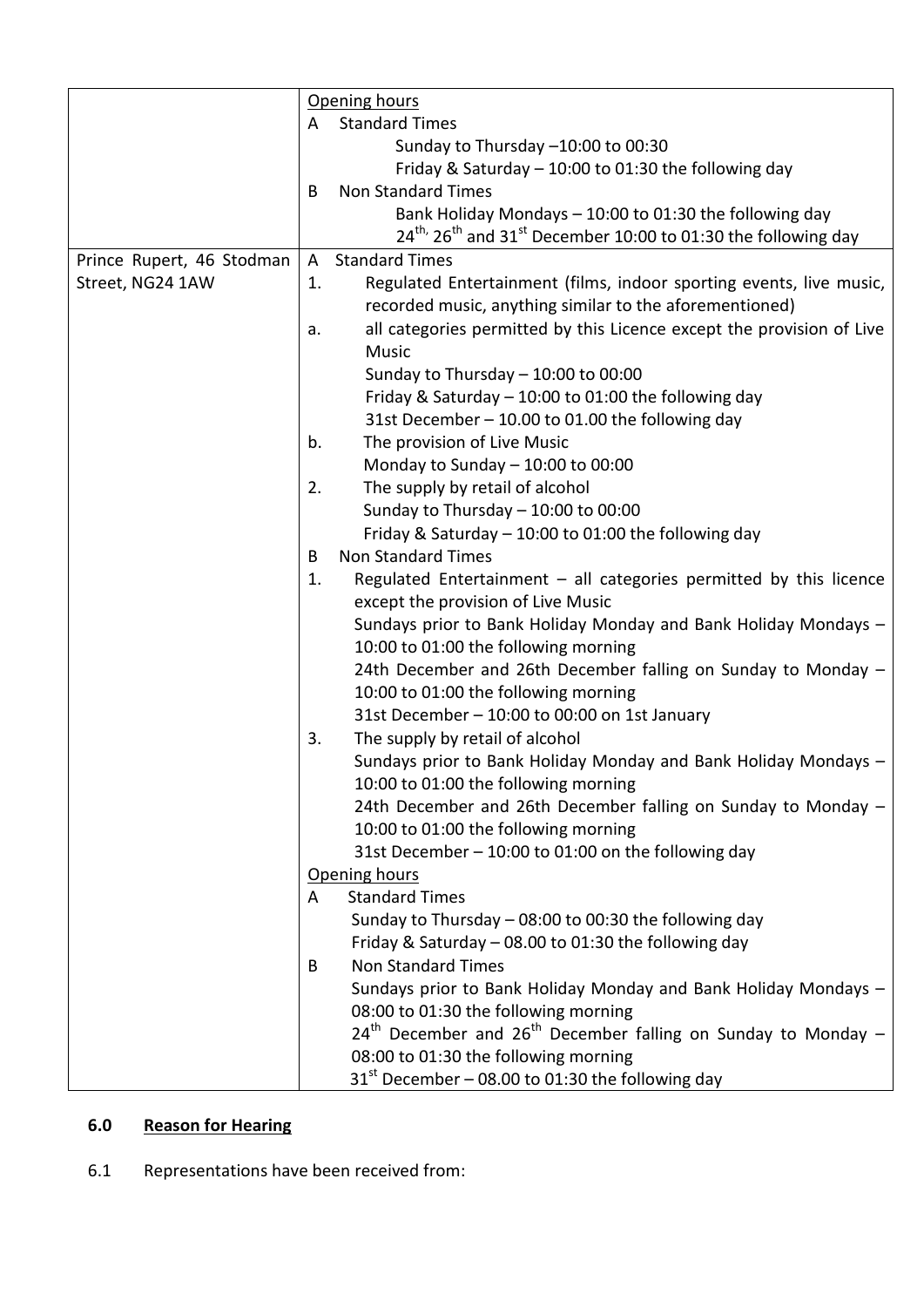- Objector 1
- Objector 2
- Millgate Conservation Society

A copy of their representations are attached as **Appendix 4.**

- 6.2 A map showing the location of the premise and the locality of some of the representors can be found in **Appendix 5**.
- 6.3 The representations received raised concerns over disorder and nuisance that patrons using this premise will cause. The objectors do not believe that the proposed application supports the following licensing objectives:
	- The prevention of crime and disorder
	- Public Safety
	- Prevention of Public nuisance
	- Protection of children from harm
- 6.4 Further information was requested by the local authority and can be found in **Appendix 6.**
- 6.5 No agreement has been reached between the applicant and the objectors.
- 6.6 Agreement on certain conditions has been reached with Nottinghamshire Police for the conditions to be included in the licence. These are shown in Paragraph 7.2 below.
- 6.7 No representations have been received from the remaining Responsible Authorities.

## **7.0 Conditions**

- 7.1 There are no proposed changes to the mandatory conditions in Annex 1.
- 7.2 The applicant and Nottinghamshire Police have agreed to the following condition being added at Annex 2:

## Applicant and Police Agreed Conditions

A minimum of one suitably trained SIA registered door supervisor shall be on duty from 19:00hrs within the outside bar area when the outside bar in being used for the supply of alcohol. This condition may be disapplied and reinstated by written agreement with the Police at least 2 working days prior to the date and time of the disapplication/reinstatement and such written agreement retained at the premises. This condition will also include Bank Holiday Sunday, New Year's Eve and Halloween.

7.3 The applicant has proposed the following conditions as part of the operating schedule:

Signage shall be displayed advising customers to be respectful to residents and to leave the area in a quiet and orderly manner.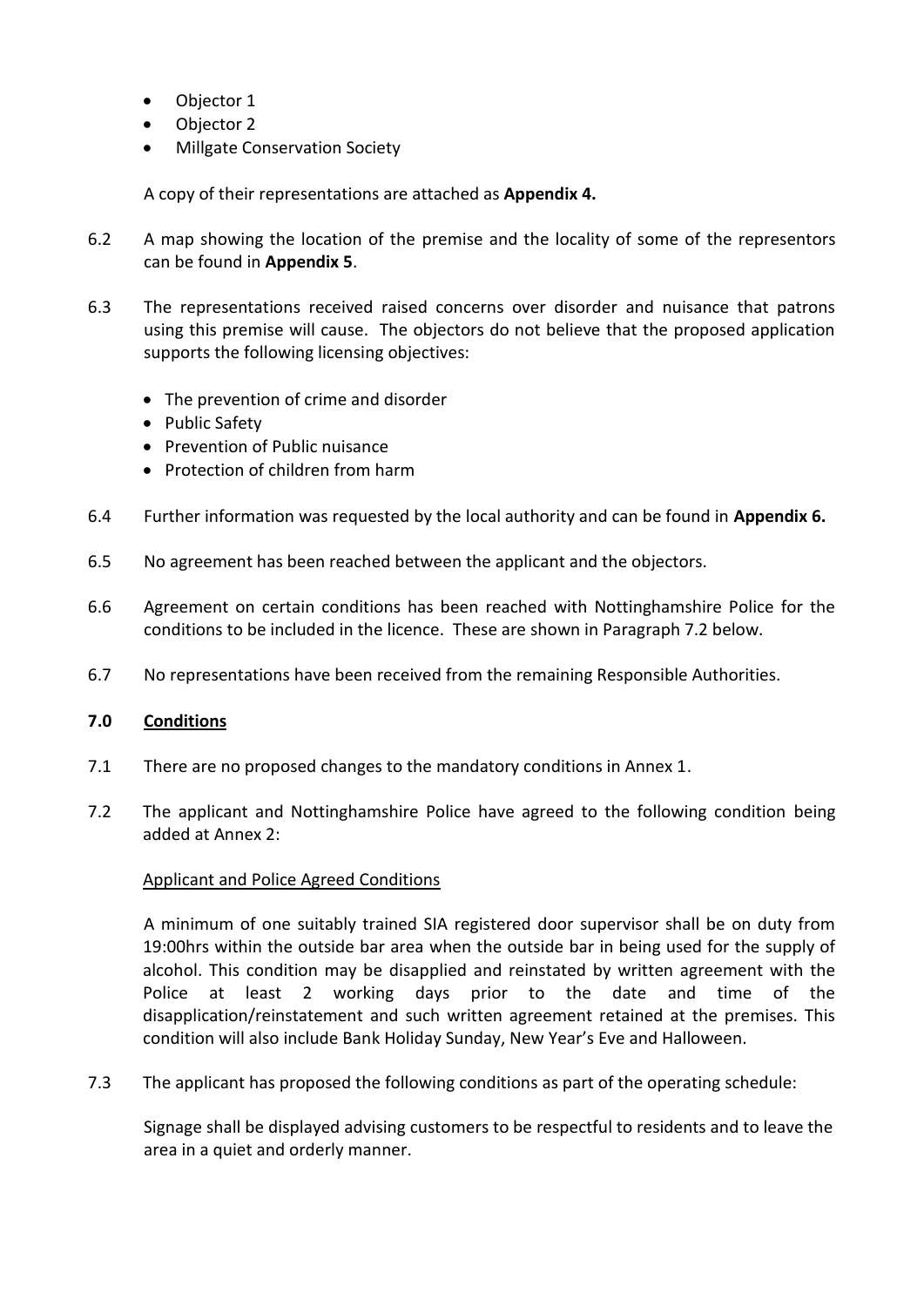7.4 All other conditions at Annex 2 will remain.

## **8.0 Applicable Policies and Guidance**

8.1 Newark & Sherwood Statement of Licensing Policy 2019 - 23

#### Policy 1

The Authority expects to see evidence of the effective and responsible management of the licensed premises, such as examples of instruction, training and supervision of staff and the adoption of best practice used in the leisure industry, being specifically addressed within the Operating Schedule.

REASON: To ensure the promotion of the licensing objectives.

#### Policy 2

When preparing or considering applications, applicants, responsible authorities, interested parties and the Licensing Authority shall, where appropriate, take into account the following matters in assessing both the potential for the Licensing Objectives to be undermined and the necessity for, and proportionality of, any conditions which may be offered or imposed on any resulting licence, certificate or permission:

- (i) the nature of the area within which the premises are situated.
- (ii) the precise nature, type and frequency of the proposed activities.
- (iii) any measures proposed y the applicant in the Operating Schedule.
- (iv) the nature (principally in terms of the age and orderliness) and number of any customers likely to attend the licensed premises.
- (v) means of access to and exit from the premises.
- (vi) the provision and availability of adequate seating and the restriction of standing areas.
- (vii) transport provision in the area and the likely means of public or private transport.
- (viii) parking provision in the area.
- (ix) the potential cumulative impact
- (x) other means and resources available to mitigate any impact.
- (xi) such other matters as may be relevant to the application.

REASON: To ensure that all relevant mattes are taken into consideration during the application process.

- 8.2 Chapters 6, 7 and 8 of the Statement of Licensing Policy are considered particularly relevant to this application. This is attached as **Appendix 7**
- 8.3 When considering this application to vary an existing premise licence the panel may wish to consider Chapters 2, 8, 9 and 10 of the Revised Statutory Guidance issued under section 182 of the Licensing Act 2003 - April 2018. This is attached as **Appendix 8**.